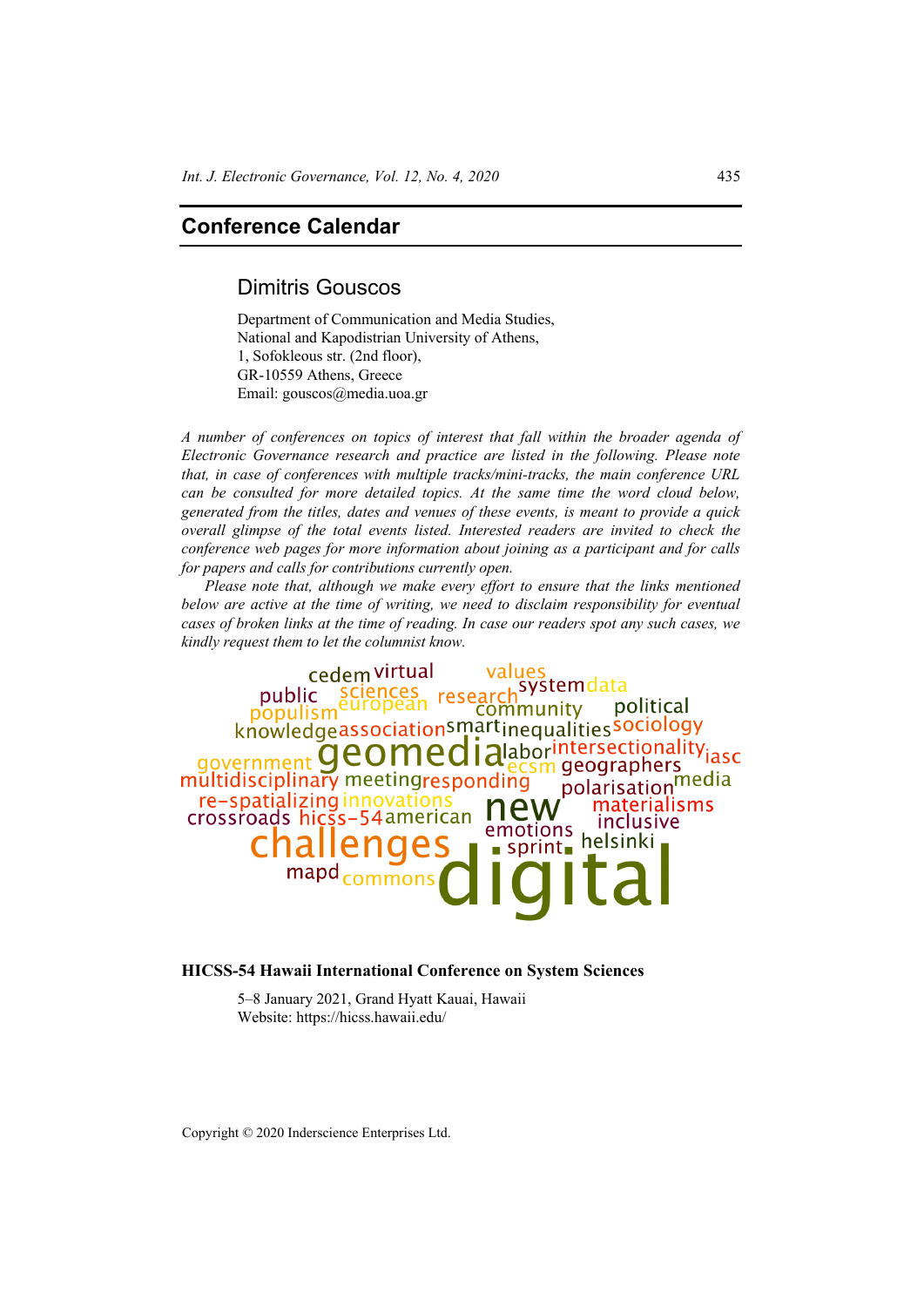## **SMART Data Sprint 2021**

1–5 February 2021, Lisbon, Portugal Website: https://smart.inovamedialab.org/2021-platformisation/

## **IV ISA Forum of Sociology – Challenges of the 21st Century: Democracy, Environment, Inequalities, Intersectionality**

23–27 February 2021, Porto Alegre, Brazil Website: https://www.isa-sociology.org/en/conferences/forum/portoalegre-2020

## **11th International New Materialisms Conference**

23–25 March 2021, online Website: http://www.uni-kassel.de/go/NMI2021

## **Re-spatializing Digital Labor – Annual Meeting of the American Association of Geographers**

7–11 April 2021, Seattle, Washington Website: https://burnsr77.github.io/2020/09/digilab/

## **Geomedia 2021 – Off the Grid: The 4th International Geomedia Conference**

5–8 May 2021, Siegen, Germany Website: http://www.geomediastudies.com/

#### **Second Helsinki Conference on Emotions, Populism and Polarisation**

6–8 May 2021, Helsinki, Finland Website: https://www.helsinki.fi/en/conferences/emotions-populism and-polarised-politics-media-and-culture

## **CeDEM Asia 2020: Digital Citizenship at the Crossroads**

postponed to May 2021, Kuala Lumpur, Malaysia Website: https://digitalgovernment.wordpress.com/2019/ 08/30/cedemasia20/